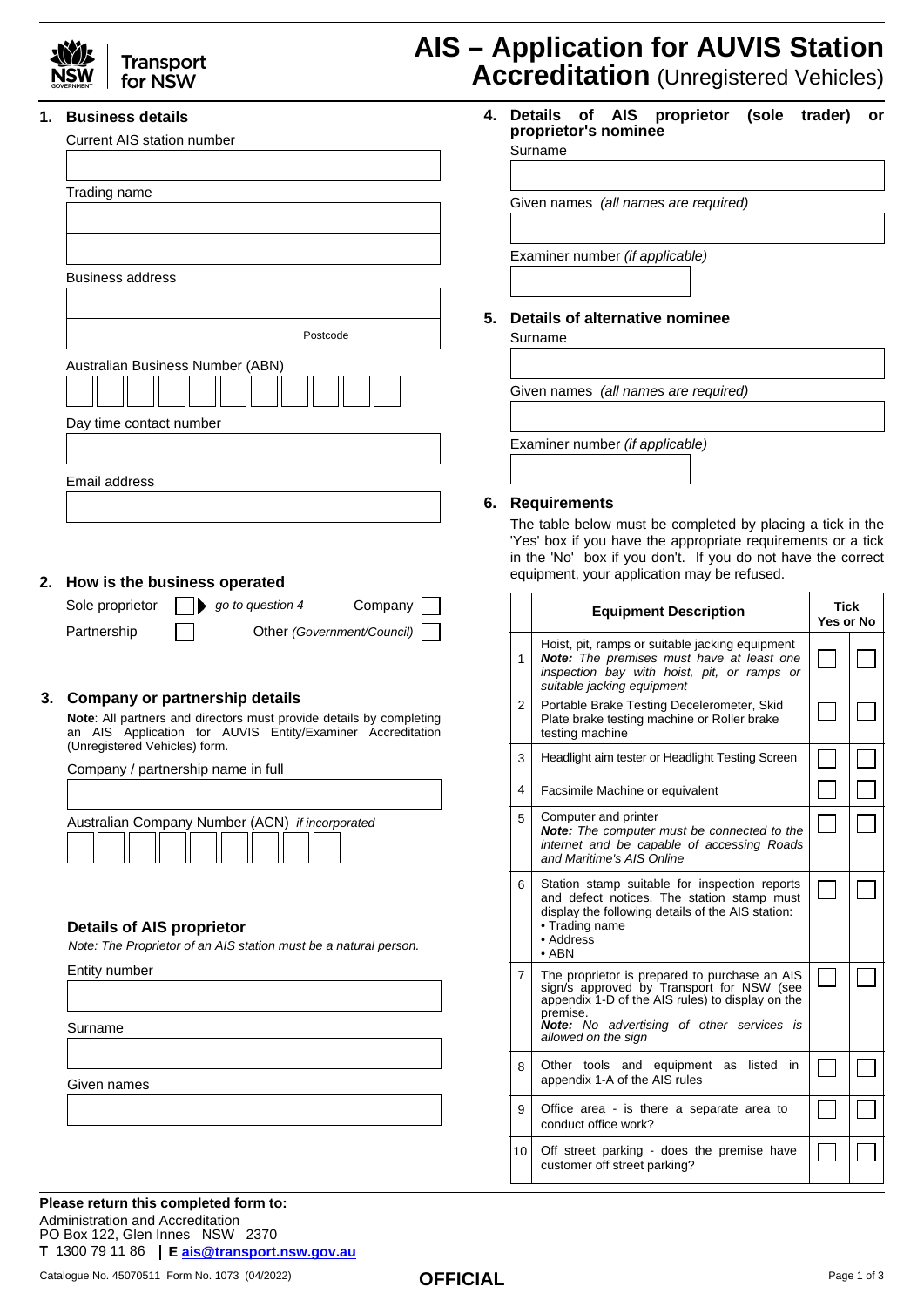## **7. Declaration**

I accept that submission of this application does not guarantee selection for accreditation as an AUVIS Station. I understand that I must supply the information requested in this form in accordance with the Business Rules for the Authorised Inspection Scheme (AIS) and that failure to supply full details and sign this declaration can result in the application not proceeding. I declare that the information supplied in this application is true and complete. I understand that if any information I have given is found to be false, that my accreditation may be cancelled or revoked.

I acknowledge that I have read and understood the Business Rules of the AIS and agree to be bound by them.

**If the business is operated as a company or partnership, a director or partner MUST sign this declaration.**

**Signature** 

Date

| dav | month | aar |  |
|-----|-------|-----|--|
|     |       |     |  |

Surname

Given names *(all names are required)*

#### Driver licence number

#### **Personal Information Collection Notice**

Transport for NSW is committed to protecting your privacy and ensuring your personal and health information is managed according to law.

Find out why we collect your personal information, including how we use and manage it, by reading our privacy statement at <www.transport.nsw.gov.au/privacy-statement> or phone 13 22 13 to request a copy.